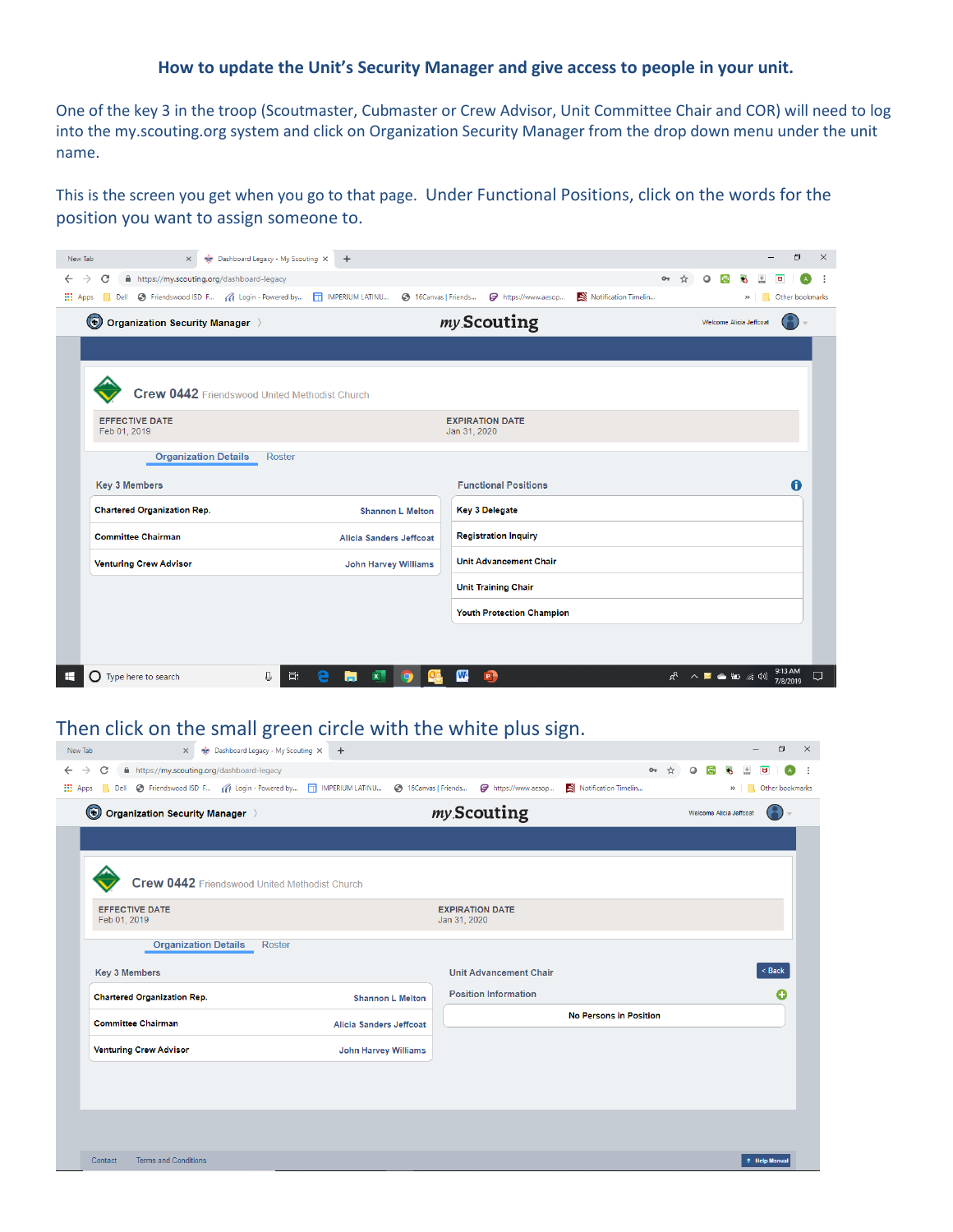## Click on the down arrow beside the word person. You will get a dropdown menu with every adult registered with the unit.

| Dashboard Legacy - My Scouting X +<br>New Tab<br>$\times$                                                                                                                |                                                                                 | σ<br>$\times$                                                                 |
|--------------------------------------------------------------------------------------------------------------------------------------------------------------------------|---------------------------------------------------------------------------------|-------------------------------------------------------------------------------|
| A https://my.scouting.org/dashboard-legacy<br>C<br>$\rightarrow$<br>$\leftarrow$<br>Dell C Friendswood ISD F (1) Login - Powered by T IMPERIUM LATINU<br><b>III</b> Apps | https://www.aesop<br><b>6</b> 16Canvas   Friends                                | $O_T$<br>☆<br>$\circ$<br>a<br>đ<br>Notification Timelin<br>>> Other bookmarks |
| $(\mathbf{t})$<br>Organization Security Manager >                                                                                                                        | my Scouting                                                                     | Welcome Alicia Jeffcoat                                                       |
|                                                                                                                                                                          |                                                                                 |                                                                               |
| Crew 0442 Friendswood United Methodist Church                                                                                                                            |                                                                                 |                                                                               |
| <b>EFFECTIVE DATE</b><br>Feb 01, 2019                                                                                                                                    | <b>EXPIRATION DATE</b><br>$\overline{\mathbf{x}}$<br><b>Persons in Position</b> |                                                                               |
| <b>Organization Details</b><br>Roster                                                                                                                                    | Person<br>$\mathbf{v}$                                                          |                                                                               |
| <b>Key 3 Members</b>                                                                                                                                                     | <b>Effective Date</b><br>02/01/2019<br>$\mathbf{v}$                             | < Back                                                                        |
| <b>Chartered Organization Rep.</b>                                                                                                                                       | <b>Expiration Date</b><br>01/31/2020<br>$\mathbf{v}$                            |                                                                               |
| <b>Committee Chairman</b>                                                                                                                                                | Save<br>Cancel                                                                  | No Persons in Position                                                        |
| <b>Venturing Crew Advisor</b>                                                                                                                                            |                                                                                 |                                                                               |
|                                                                                                                                                                          |                                                                                 |                                                                               |
|                                                                                                                                                                          |                                                                                 |                                                                               |
|                                                                                                                                                                          |                                                                                 |                                                                               |
| <b>Terms and Conditions</b><br>Contact                                                                                                                                   |                                                                                 | ? Help Manua                                                                  |

Click on the person you want to have that position. These will need to be updated each year since these members are registered as a Committee Members and the national BSA has no way of knowing who the unit has assigned to the task. Make sure you click on save before you leave this page.

| Dashboard Legacy - My Scouting X<br>New Tab<br>$\times$                                                                                                                | $+$                                                                                                                                     | Ο<br>$\times$                                                         |
|------------------------------------------------------------------------------------------------------------------------------------------------------------------------|-----------------------------------------------------------------------------------------------------------------------------------------|-----------------------------------------------------------------------|
| A https://my.scouting.org/dashboard-legacy<br>C<br>$\rightarrow$<br>$\leftarrow$<br>Dell C Friendswood ISD F ( Login - Powered by T IMPERIUM LATINU<br><b>III</b> Apps | 16Canvas   Friends<br>https://www.aesop                                                                                                 | $O_T$<br>$\Omega$<br>Notification Timelin<br>Other bookmarks<br>$\gg$ |
| $\mathbf{\widehat{F}}$<br>Organization Security Manager >                                                                                                              | my Scouting                                                                                                                             | Welcome Alicia Jeffcoat                                               |
| Crew 0442 Friendswood United Methodist Church<br><b>EFFECTIVE DATE</b><br>Feb 01, 2019                                                                                 | <b>EXPIRATION DATE</b><br><b>Persons in Position</b>                                                                                    | $\overline{\mathbf{x}}$                                               |
| <b>Organization Details</b><br>Roster<br><b>Key 3 Members</b>                                                                                                          | <b>Person</b><br><b>Jay Neal Estes</b><br><b>Effective Date</b><br>Jason Brent Jeffcoat                                                 | < Back                                                                |
| <b>Chartered Organization Rep.</b><br><b>Committee Chairman</b>                                                                                                        | Alicia Sanders Jeffcoat<br><b>Expiration Date</b><br>Shannon L Melton<br><b>Edward Alberto Montalvo</b><br>Cancel<br>Andrea Veatch Pugh | No Persons in Position                                                |
| <b>Venturing Crew Advisor</b>                                                                                                                                          | Julian Franklin Pugh<br>John Harvey Williams<br><b>Dottie Williams</b>                                                                  |                                                                       |
| <b>Terms and Conditions</b><br>Contact                                                                                                                                 |                                                                                                                                         | ? Help Manua                                                          |